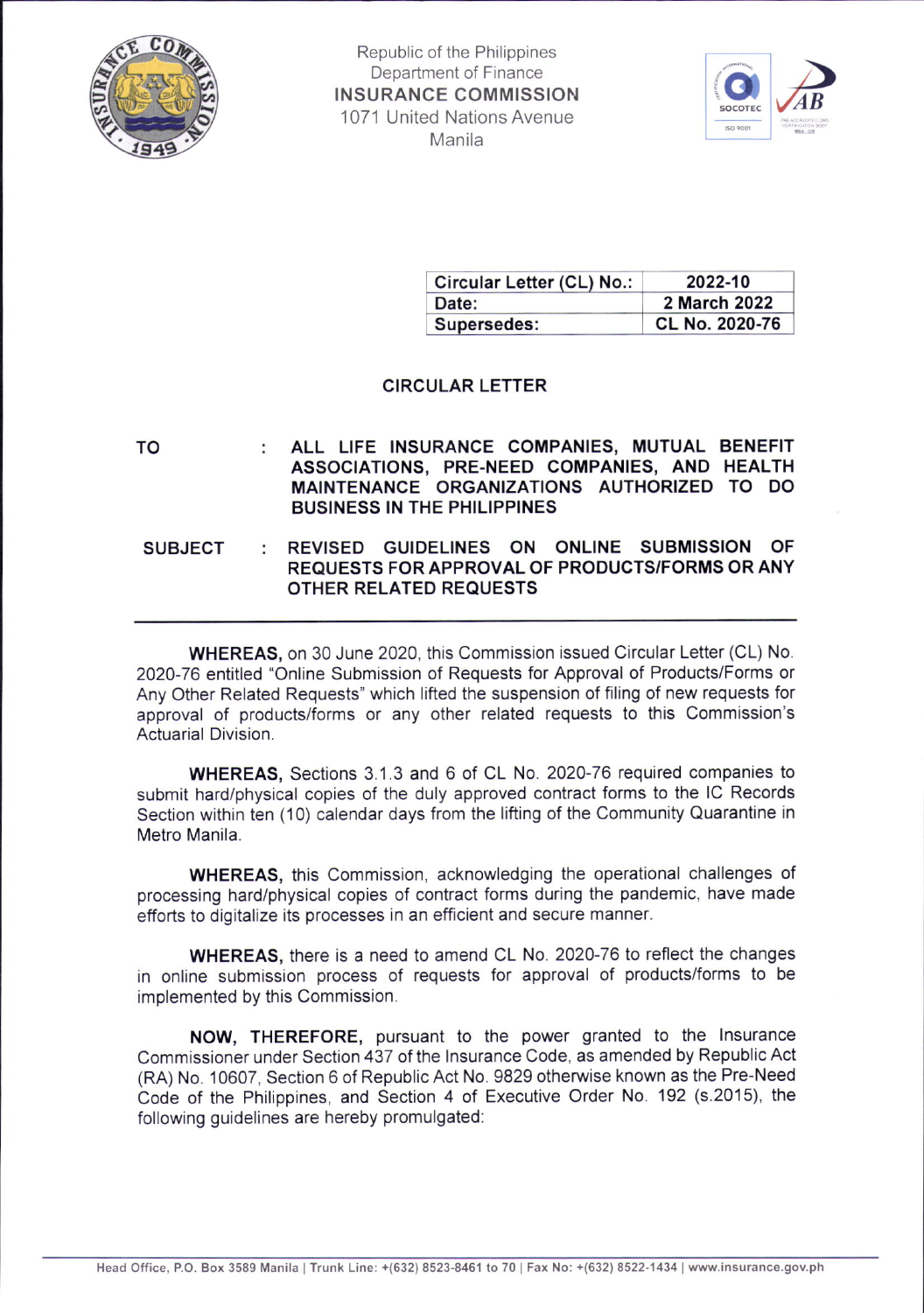#### 1. Online Submission

1.1. All requests for approval of products/forms and such other related requests of life insurance companies, Mutual Benefit Associations (MBAs), pre-need companies, and Health Maintenance Organizations (HMOs) shall be submitted to this Commission through the Actuarial Division's Online Product Submission Portal in accordance with the specific guidelines issued by this Commission.

#### 2. Documentary Requirements

- 2.1. Each submission to the Actuarial Division's Online Product Submission Portal must be accompanied by the following:
	- 2.1.1. Transmittal letter, duly signed by an authorized representative of the company
	- 2.1.2. One (1) copy each of the documentary requirements as required under pertinent circulars such as Circular Letter Nos. 2016-10, 2017-19 and 2019-72.
- 2.2. The documents which are required to be executed and submitted under oath shall be submitted in notarized form. Scanned copies of such documents shall be uploaded to the Actuarial Division's Online Product Submission Portal.
- 2.3. The transmittal letter and all other documents to be submitted through the Portal must contain the necessary signatures. Electronic images of wet or physical signatures will suffice.

## 3. Transmittal Lefter

- 3.1 . This letter serves as the covering letter for the application and must contain specified information about the request being filed.
- 3.2. The following information must appear in the transmittal letter:
	- 3.2.1. Information identifying the company
	- 3.2.2. Attention line to the Actuarial Division<br>3.2.3. Subject of the request
	- Subject of the request
	- 3.2.4 Name of the product including marketing name, if applicable
	- 3.2.5 A brief description of the product, form or request being filed
	- 3.2.6 A list of all attachments, if applicable
	- 3.2.7 The name, email address and contact number of the responsible officer of the company that the lnsurance Commission can contact regarding the filing
	- 3.2.8. Signature of the President/Chief Executive Officer or any authorized senior officer of the company